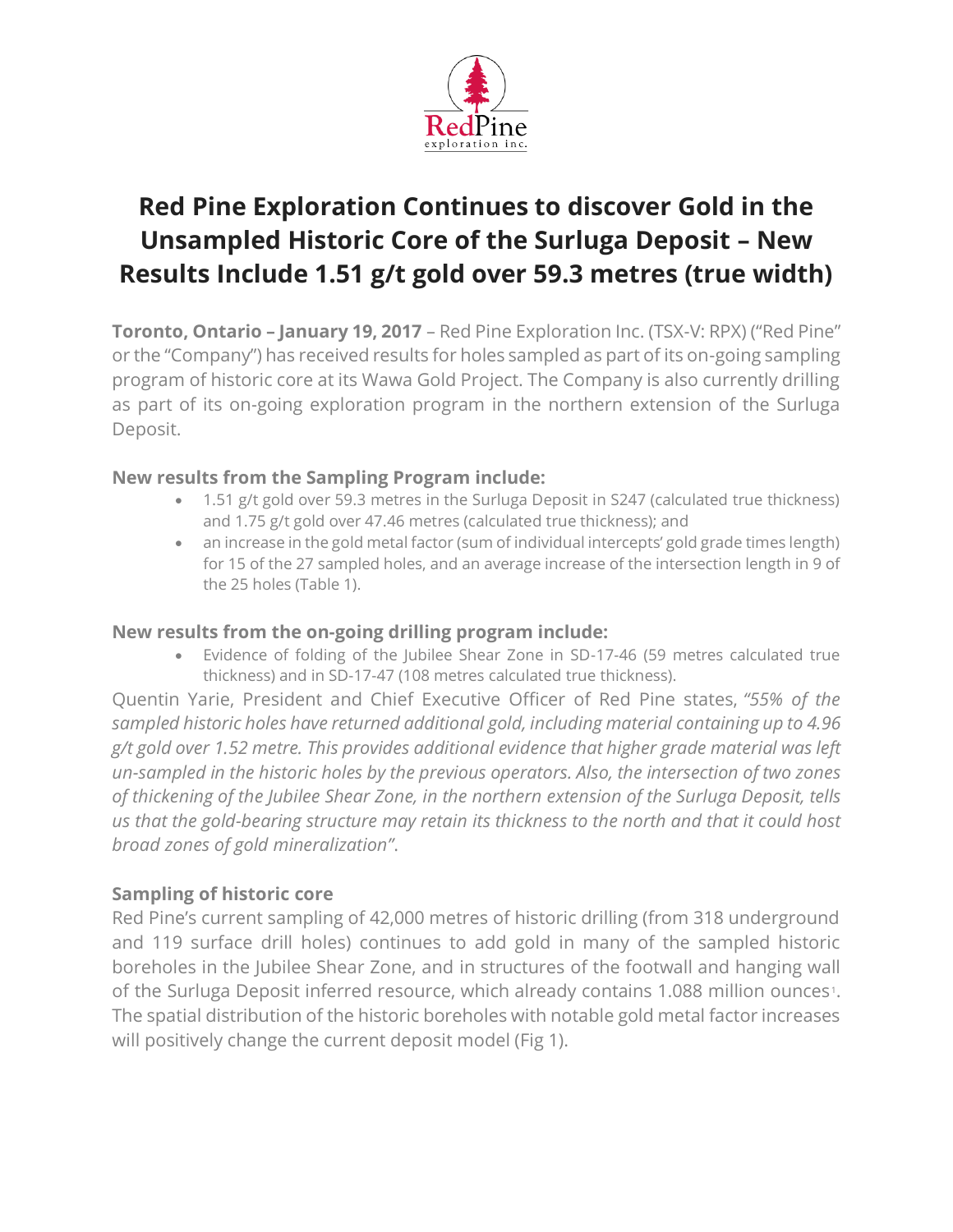

#### **On-going Drilling Program**

The on-going diamond drill program is focussed on expanding the Surluga Deposit to the north (Fig. 1). Hole SD-17-46 and SD-17-47 targeted the shallow northern extension of the Jubilee Shear Zone north of the conceptual pit shell used to constrain the resource. Both holes intersected thickened zones of the Jubilee Shear Zone related to folding of the shear that supports the potential for wide zones of gold mineralization in the underexplored northern extension of the structure.

#### **Table 1- Before and after<sup>2</sup> intersections above 0.2 g/t gold**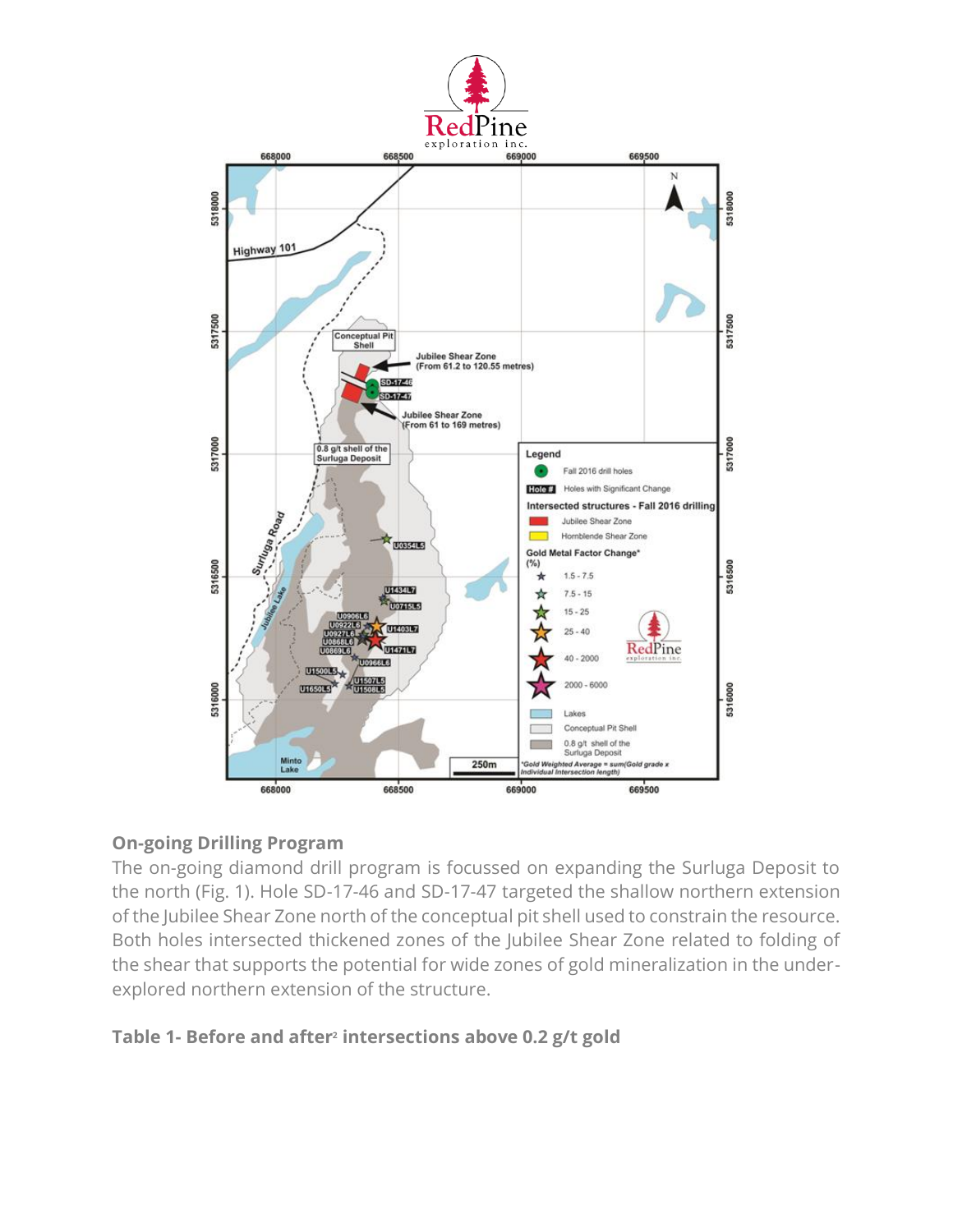

| Hole           | Before/<br><b>After</b><br>sampling | <b>Structure</b> | From<br>(m)      | <b>To</b><br>(m) | <b>Intersection</b><br>length $(m)$ | <b>Calculated</b><br><b>True</b><br>Width (m) | Grade<br>(g/t)<br>gold) | <b>Metal</b><br><b>Factor</b><br>$(g/t \ x)$<br>$\mathbf{m})^*$ | $\frac{0}{0}$<br>change<br>length | $\frac{0}{0}$<br>change<br>metal<br>factor |
|----------------|-------------------------------------|------------------|------------------|------------------|-------------------------------------|-----------------------------------------------|-------------------------|-----------------------------------------------------------------|-----------------------------------|--------------------------------------------|
| <b>U0354L5</b> | <b>Before</b>                       | Jubilee          | 29.26            | 32               | 2.74                                | 2.63                                          | 3.86                    | 10.15                                                           | 255.84                            | 10.94                                      |
|                | After                               |                  | 22.25            | 32               | 9.75                                | 9.36                                          | 1.20                    | 11.26                                                           |                                   |                                            |
| U0715L5        | <b>Before</b>                       | Jubilee          | 31.7             |                  | 53.64 21.94                         | 16.24                                         | 2.86                    | 46.5                                                            | $\overline{0}$                    | 12.45                                      |
|                | After                               |                  | 31.7             | 53.64            | 21.94                               | 16.24                                         | 3.22                    | 52.29                                                           |                                   |                                            |
| <b>U0868L6</b> | <b>Before</b>                       | Jubilee          | $\boldsymbol{0}$ |                  | 60.96 60.96                         | 20.12                                         | 2.87                    | 57.72                                                           | $\boldsymbol{0}$                  | 1.2                                        |
|                | After                               |                  | $\boldsymbol{0}$ |                  | 60.96 60.96                         | 20.12                                         | 2.90                    | 58.41                                                           |                                   |                                            |
| <b>U0869L6</b> | Before                              | Jubilee          | $\boldsymbol{0}$ |                  | $16.76$ 16.76                       | 10.06                                         | 2.96                    | 29.81                                                           | $\boldsymbol{0}$                  | 0.23                                       |
|                | After                               |                  | $\boldsymbol{0}$ |                  | $16.76$ 16.76                       | 10.06                                         | 2.97                    | 29.88                                                           |                                   |                                            |
|                | <b>Before</b>                       | Jubilee          | 41.91            | 44.5             | 2.59                                | 1.55                                          | 0.24                    | 0.372                                                           | $\boldsymbol{0}$                  | 22.58                                      |
|                | After                               |                  | 41.91            | 44.5             | 2.59                                | 1.55                                          | 0.29                    | 0.456                                                           |                                   |                                            |
| <b>U0906L6</b> | <b>Before</b>                       | Jubilee          | 5.49             | 25.91            | 20.42                               | 12.86                                         | 2.31                    | 29.73                                                           | 17.92                             | 1.21                                       |
|                | After                               |                  | 1.83             | 25.91            | 24.08                               | 15.17                                         | 1.98                    | 30.09                                                           |                                   |                                            |
| <b>U0922L6</b> | Before                              | Jubilee          | 0.76             |                  | $11.58$ 10.82                       | 6.92                                          | 0.73                    | 5.07                                                            | 55.82                             | 10.65                                      |
|                | After                               |                  | $\boldsymbol{0}$ |                  | 16.86 16.86                         | 10.79                                         | 0.52                    | 5.61                                                            |                                   |                                            |
| <b>U0927L6</b> | Before                              | Jubilee          | $\boldsymbol{0}$ |                  | 57.12 57.12                         | 18.85                                         | 0.98                    | 18.4                                                            | $\boldsymbol{0}$                  | 1.09                                       |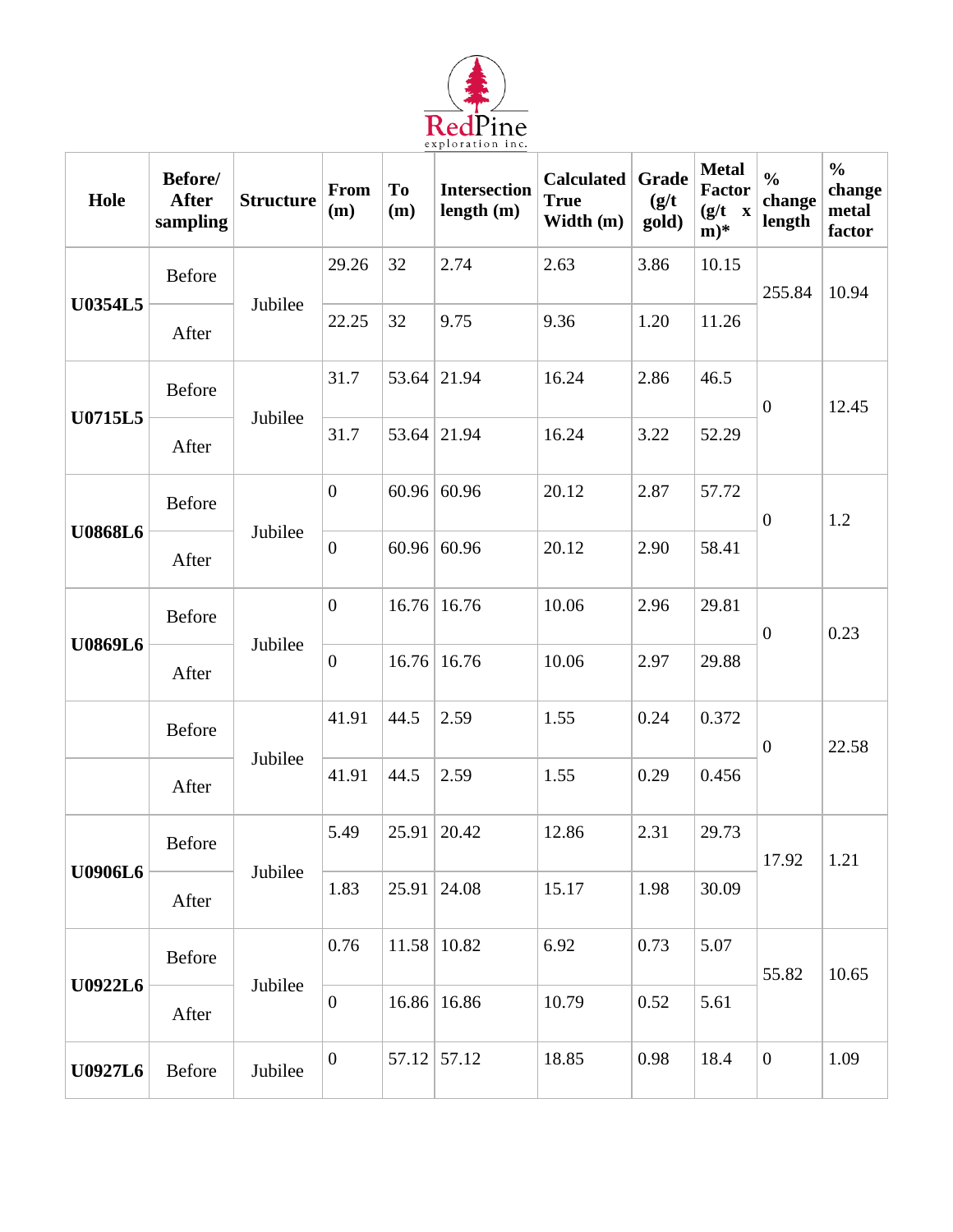

|                | After  |         | $\mathbf{0}$     |                       | $57.12$ 57.12      | 18.85 | 0.99 | 18.6  |                          |       |
|----------------|--------|---------|------------------|-----------------------|--------------------|-------|------|-------|--------------------------|-------|
| U0966L6        | Before | Jubilee | $\overline{0}$   |                       | $26.37$ 26.37      | 17.14 | 0.66 | 11.32 | 8.65<br>$\boldsymbol{0}$ | 1.41  |
|                | After  |         | $\overline{0}$   |                       | $28.65$ 28.65      | 18.62 | 0.62 | 11.48 |                          |       |
|                | Before |         | 5.49             | 31.7                  | 26.21              | 13.11 | 0.66 | 8.62  |                          | 36.19 |
| U1403L7        | After  | Jubilee | 5.49             | 31.7                  | 26.21              | 13.11 | 0.90 | 11.74 | 2.93                     |       |
|                | Before |         | 0.61             |                       | $46.33 \mid 45.72$ | 3.98  | 1.96 | 7.79  |                          | 4.36  |
| U1434L7        | After  | Jubilee | $\boldsymbol{0}$ |                       | $47.06$ 47.06      | 4.09  | 1.99 | 8.13  | 14.04                    |       |
|                | Before |         | 19.2             | $28.96 \mid 9.76$     |                    | 6.25  | 0.36 | 2.23  |                          | 40.36 |
| <b>U1471L7</b> | After  | Jubilee | 19.2             |                       | $30.33$   11.13    | 7.12  | 0.44 | 3.13  | 15.24                    |       |
|                | Before |         | 22.04            | $51.05$ 29.01         |                    | 28.89 | 0.64 | 18.39 |                          | 6.25  |
| <b>U1500L5</b> | After  | Jubilee | 22.04            |                       | 55.47 33.43        | 33.30 | 0.59 | 19.54 | 31.65                    |       |
|                | Before |         | 39.62            |                       | $70.65$ 31.03      | 21.72 | 0.73 | 15.76 |                          | 3.62  |
| <b>U1507L5</b> | After  | Jubilee |                  | 39.62   80.47   40.85 |                    | 28.60 | 0.57 | 16.33 | 6.63                     |       |
|                | Before |         | 16.09            |                       | 94.18 78.09        | 44.51 | 1.76 | 78.44 |                          | 5.84  |
| <b>U1508L5</b> | After  | Jubilee | 16.09            |                       | 99.36 83.27        | 47.46 | 1.75 | 83.02 |                          |       |
| <b>U1650L5</b> | Before | Jubilee | 5.33             |                       | $97.99$ 92.66      | 59.30 | 1.47 | 86.95 | $\boldsymbol{0}$         | 3.12  |
|                | After  |         | 5.33             |                       | $97.99$ 92.66      | 59.30 | 1.51 | 89.66 |                          |       |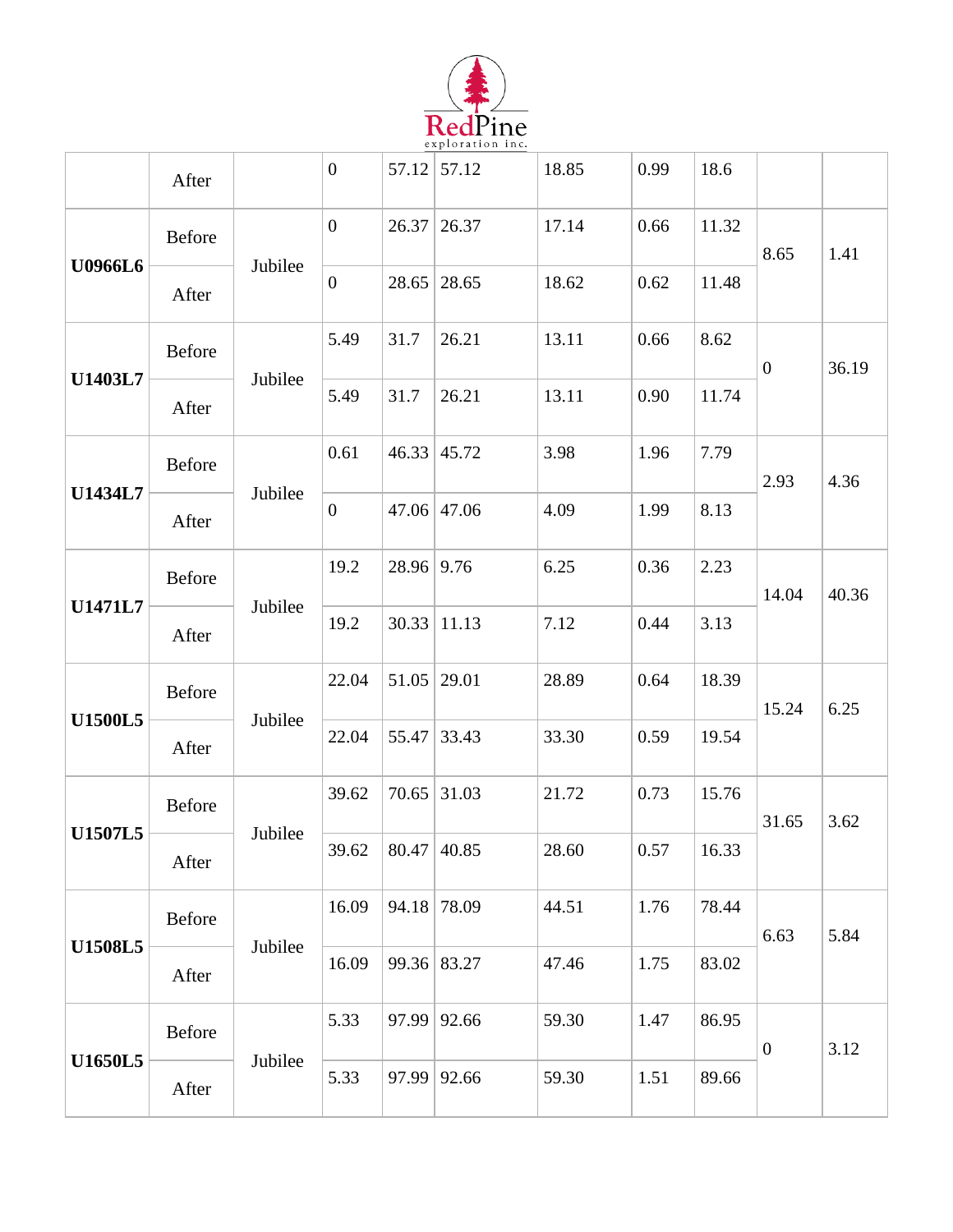

#### *\* Calculated using the calculated true width of the intersection*

## **On-site Quality Assurance/Quality Control ("QA/QC") Measures**

Drill core samples are transported in security-sealed bags for analyses at Activation Laboratories Ltd. in Timmins, Ontario. Individual samples are labeled, placed in plastic sample bags and sealed. Groups of samples are then placed into durable rice bags that are then shipped. The remaining coarse reject portions of the samples remain in storage at the Activation Laboratories Ltd. in Timmins, Ontario if further work or verification is needed.

Red Pine has implemented a quality-control program to comply with best practices in the sampling and analysis of drill core. As part of its QA/QC program, Red Pine inserts external gold standards (low to high grade) and blanks every 20 samples in addition to random standards, blanks, and duplicates.

#### **Qualified Person**

Quentin Yarie, PGeo., is the qualified person responsible for preparing, supervising and approving the scientific and technical content of this news release.

#### **About Red Pine Exploration Inc.**

Red Pine Exploration Inc. is a gold and base-metals exploration company headquartered in Toronto, Ontario, Canada. The Company's common shares trade on the TSX Venture Exchange under the symbol "RPX".

Red Pine has a 30% interest in the Wawa Gold Project through an Assignment and Assumption Agreement with Citabar LLP and Augustine Ventures Inc. Red Pine is the Operating Manager of the JVA and is focused on expanding the existing gold resource on the property. The JVA is owned 40% by Citabar, 30% by Red Pine and 30% by Augustine.

Red Pine and Augustine have entered into a definitive agreement (November 14, 2016) to consolidate their ownership of the Wawa Gold Project.

#### For more information about the Company visit [www.redpineexp.com](http://www.redpineexp.com/)

*<sup>1</sup>NI 43-101 inferred resource of 1,088,000 ounces of gold at a 1.71 grams per tonne (g/t) using a 0.40 g/t gold cut-off grade for pit-constrained and 2.50 g/t gold cut-off grade for underground-constrained resources, contained in 19.82 million tonnes open along strike and at depth. The Cut-off grades are based on a gold price of US\$1,250 per once and a gold recovery of 95 percent (Mineral Resource Statement\*, Surluga-Jubilee Gold Deposit, Wawa*